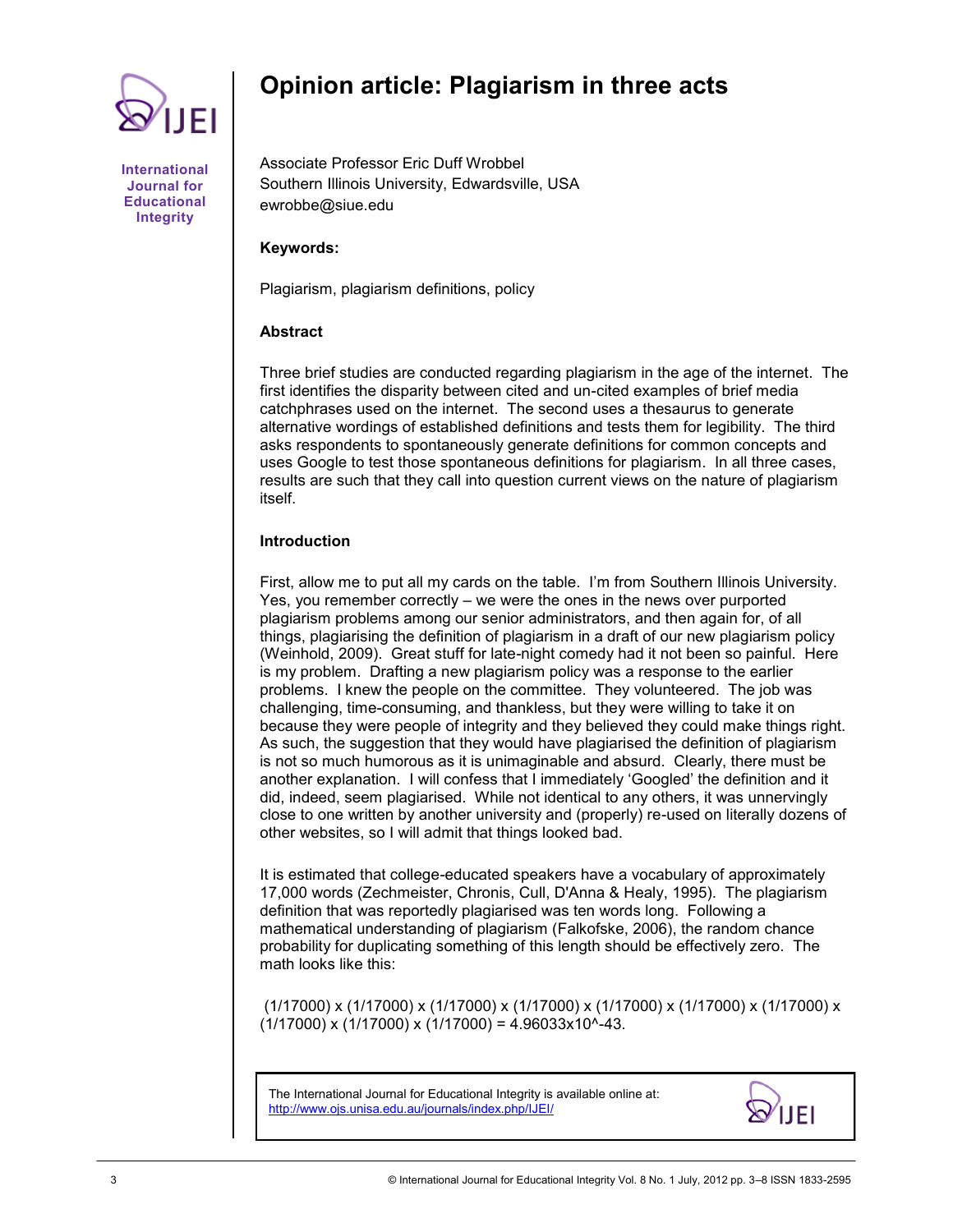This is a decimal point, followed by 43 zeros, and then a 496 – a number so ludicrously small as to be essentially zero, so what was I to think? Easy – I thought the math was wrong, or perhaps more accurately, that it did not apply. My academic background is in communication, and specifically in the ethnomethodological tradition of conversation analysis, so instead of considering the math, I thought instead about the *language*. The question I asked myself was simply this: how else could they have said it? When I asked this question, I found that any answer I gave that was clear and coherent sounded just like the one"s my colleagues had produced. I came up with almost the same vocabulary, and used almost the same syntax. Every definition I produced that was different enough to be clearly my own was also complex, convoluted, stilted, and even silly-sounding. It was at this point that I undertook the following three experiments.

# **Experiment #1 – The catchphrase**

One thought that occurred to me was that we might be confounding plagiarism and ubiquity. In other words, are there phrases that we"ve just heard so often that they become part of our vocabulary? How would we test for this? What I did no doubt provided rather imperfect evidence, but it is certainly suggestive. Here is what it was. I identified a number of short phrases from the media – mostly from movies and advertising. I got these by inputting 'popular catchphrases' into the search engine Google, then randomly selecting 15 of the more frequently noted ones. I put each catch phrase I chose into Google within quotation marks. This generated a list of cites containing the exact phrase. I recorded that number. I then ran the same search a second time. On the second search, I also included the source of the phrase and used Boolean search operators to limit the search to only those sites that included *both* items. My presumption was that any site including both has most likely cited the source (a person, film, television advertisement etc.) for the phrase, while those without both have most likely not cited the source. Put differently, those sites without both have plagiarised the phrase. What follows is a list of the phrases, followed by the original source (or in one case, three sources), then the number of properly cited pages over the number of un-cited pages, and finally, the percentage that were properly cited and thus not plagiarised.

- "You complete me" + "Jerry Maguire" 9610/467000 (2%)
- "Where's The Beef?" + "Wendy"s" 1740000 + "Walter Mondale" 1030 + "Clara Peller" 296000 total 2037030/4920000 (41%)
- "Hasta la vista baby" + "Terminator 2" 16100/690000 (2%)
- "Wax on, wax off" + "Karate Kid" 34700/212000 (16%)
- "Less Filling Tastes Great" + "Miller Lite" 1900000/1680 (0.0009%)
- "You can't handle the truth" + "A Few Good Men" 226000/42900000  $(0.5\%)$
- "A little dab'll do ya" + "Brylcreem" 662000/11200 (2%)
- "You had me at hello" + "Jerry Maguire" 10300/153000 (7%)
- "Show me the money" + "Jerry Maguire" 82400/1110000 (7%)
- $\bullet$  "Go ahead, make my day" + "Dirty Harry" 11800/149000 (8%)
- "Houston, we have a problem" + "Apollo 13" 18800/255000 (7%)
- "May the force be with you" + "Star Wars" 185000/697000  $(26%)$
- "A mind is a terrible thing to waste" + "United Negro College Fund" 119000/61400 (52%)
- "Frankly my dear, I don't give a damn" + "Gone with the wind" 58900/266000 (22%)
- "Melts in your mouth and not in your hand"  $+$  "M & M" 292/10900 (3%)

What is clear from the (admittedly very non-scientific) data above is that the internet is full of plagiarised material – probably not a surprising finding to anyone. On average,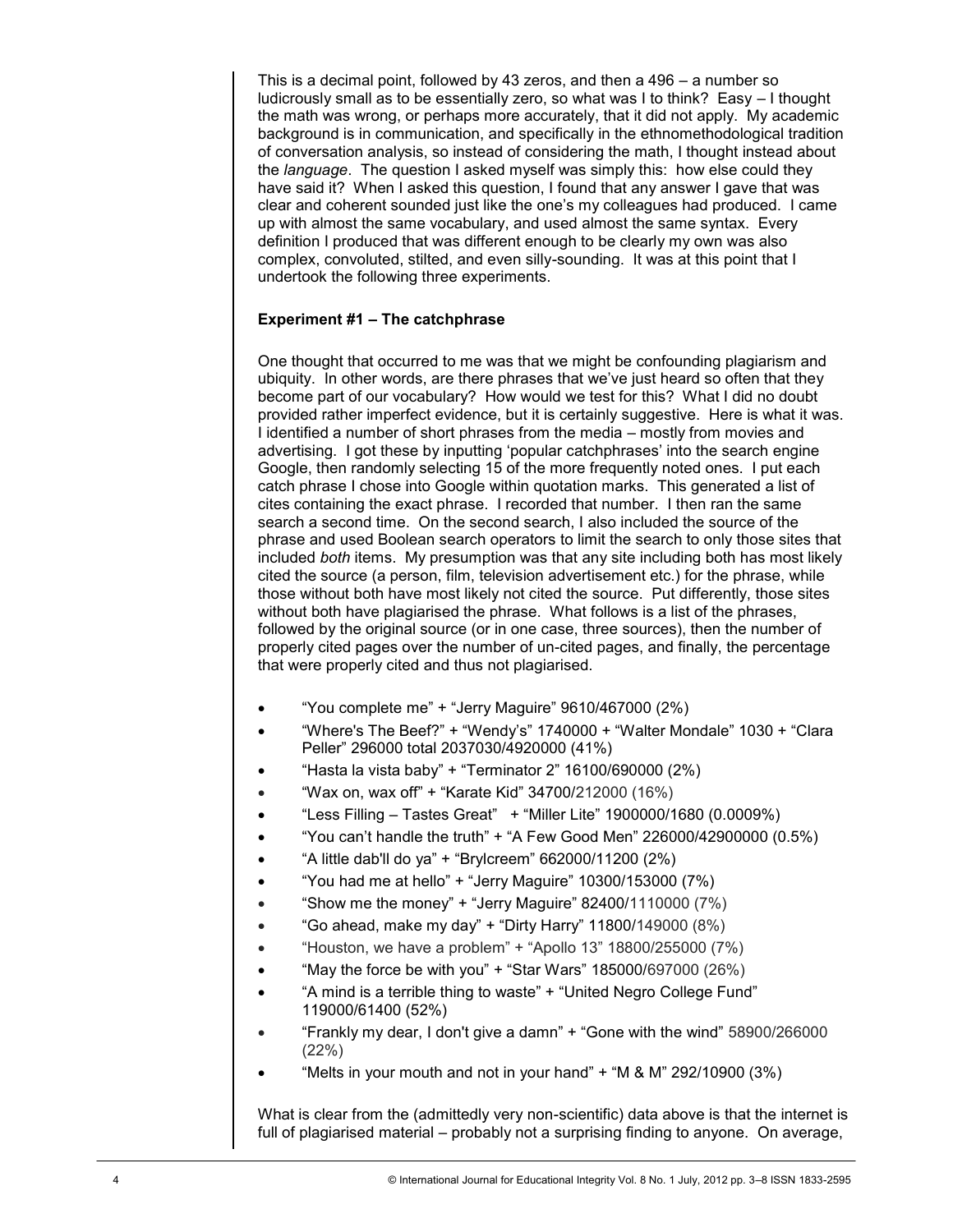only 1 in 8 times were the above catchphrases cited properly, with the best case being cited about half the time (52%), and the worst case cited much less than one time in a thousand (0.0009%). From this, we might conclude either that plagiarism is a far bigger problem than we'd imagined, or that something else is going on. I decided to try another experiment.

## **Experiment #2 – The dictionary**

For my second experiment, I asked the question, how else could they have said it? To address this, I first went to *Dictionary.Com* and looked up the word *plagiarism*, which is defined as "the unauthorized use or close imitation of the language and thoughts of another author and the representation of them as one's own original work." I used the capitalisation rules found in the current edition of the APA manual to identify which words were considered unimportant, then went to Thesaurus.Com and collected every synonym for every important word in the definition. For example, *Thesaurus.Com* lists all of the following synonymous with the first important word in the definition of plagiarism, which is *unauthorized*: crooked, dirty, illegal, illegitimate, no-no, off base, out of bounds, out of line, over the line, pirated, shady, unapproved, unconstitutional, under the table, unjustified, unlawful, unofficial, unsanctioned, unwarranted, wildcat, and wrongful. If these words are all synonyms, I presumed that they would be more or less interchangeable, so I selected the first synonym listed for each important word (non-important words were not changed, and appear in bold) in the original definition and put them together in the same order as their original counterparts.

The result is *the crooked accepting or abutting Xerox of the announcement and aim of another biographer and the apperception of them as a person's endemic avant garde act*. Not very clear, is it? I tried again with the second synonym listed for each word, and got *the dirty adapting or across the street apery of the argument and anxiety of an additional columnist and the appreciation of them as all her breaking new ground application*. Results with the third word from each list were no better, nor the fourth. All such attempts produced gibberish.

As my final (somewhat desperate) attempt to make this experiment produce a functional result, I allowed myself the luxury of selecting what was, in my opinion, the most appropriate word. Surely, with free reign, I could produce an intelligible definition. Here is my best result: *the unsanctioned appropriation or proximate mimicry of the phraseology and views of some other writer and the representation of them as a person's personal creative product*. Still not very good, is it?

So all this begs a question. If the goal in generating a definition is to pick the best words, the clearest words, the most universally understood words, then just how many words can one really choose from? If it is important that I clearly express the concept of "unauthorised," then how many words can I really choose from and still do a credible job? Does "shady" really convey the same meaning? Do most people know what "unsanctioned" means? In other words, despite the fact that English is the most synonym-laden language there is, some words are just clearly better than others, and most people know which words those are.

## **Experiment #3 – The survey**

For my third experiment, I actually did an experiment, complete with IRB approvals and all the trimmings. I contacted the presidents/chairs of the faculty senates from nine state universities in my home state and solicited their participation. Four agreed. These four were sent a packet of surveys to administer to the members of their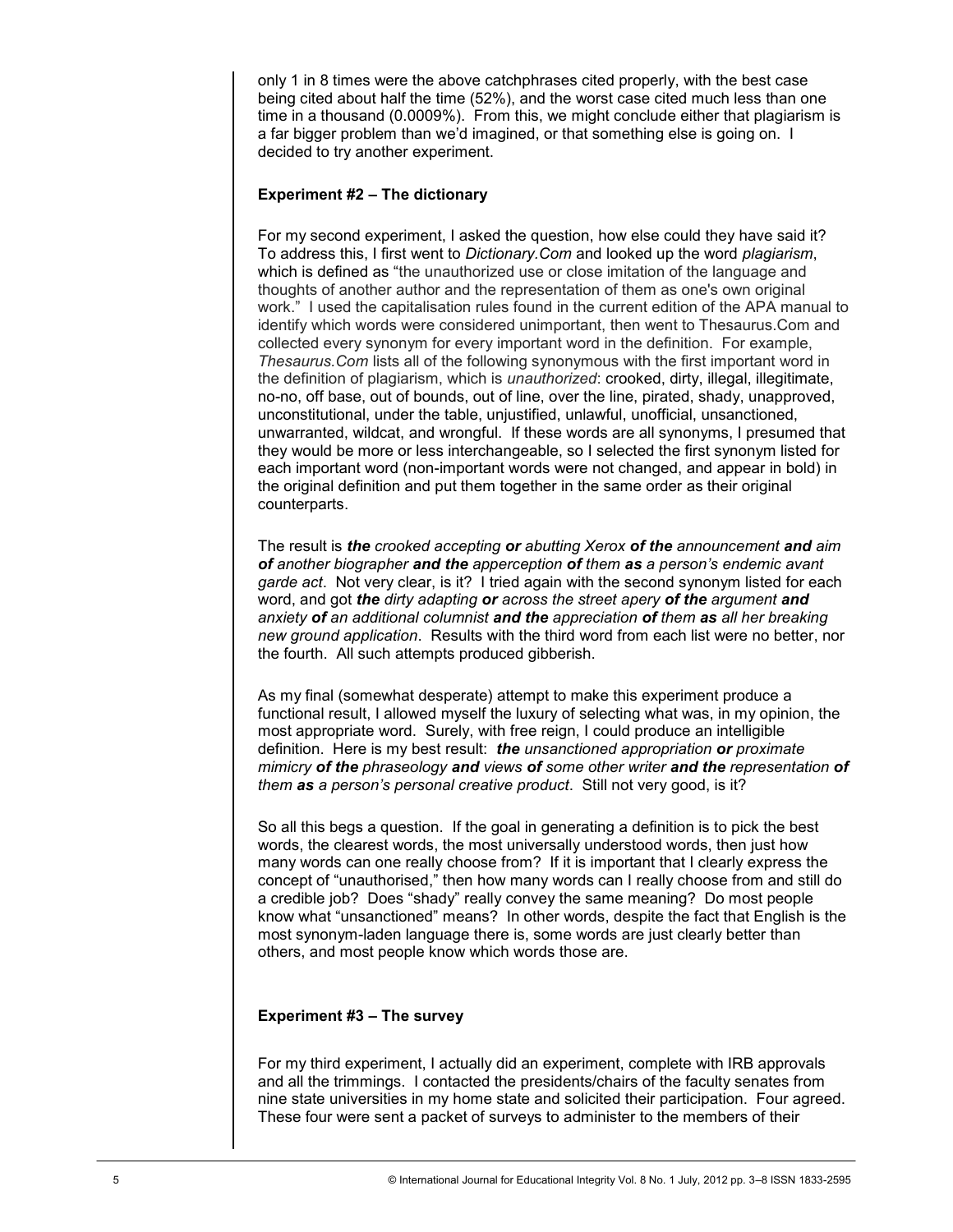respective senates. Along with collecting a bit of demographic information and dispensing with the requisite informed consent forms, participants were told that I was interested in discovering the degree to which faculty members across various institutions and disciplines shared common understandings of a number of critical cross-curricular concepts. Each was asked to write a single-sentence definition of the word or concept provided to them by the study administrator, and to make the definition as clear and straightforward as possible to a general audience – something they might include on a syllabus, a policy sheet, or a website. They were also asked to limit the sentence to no more than 30 words. All were asked to define the same concept – plagiarism. Those administering the survey did so at the beginning of a regularly occurring meeting of their respective senates, and did so unannounced.

Three of the four institutions actually complied, and as a result, I ultimately collected 44 spontaneously-generated definitions of plagiarism, all written by people with advanced degrees, most probably with at least modest experience in policy construction, and all most certainly having a working familiarity with the concept of plagiarism. Some of them seemed a bit idiosyncratic (*As college students, you are expected to be honest in whatever you say or write*) but most are what one would expect (*when an individual takes another person's thoughts, words, or ideas for their own without giving proper credit*). All 44 of these were input into a basic wordprocessing program, and then I made a series of comparisons between them. What follows are some of my findings.

First, when added together, the 44 definitions contained a total of 720 words. However, most of these words were duplicated. The total number of *unique* words is 181, which gives a ratio of *unique* words to words of 1:4. While some words (26) were only duplicated once (including *product*, *stating*, *unacknowledged*, and *misrepresentation*), there were 17 words (including *using*, *work*, *own*, and *another's*) that were repeated 11 or more times. Many of these would be expected, such as *and* appearing 15 times, and *is* appearing 13 times. More interesting, however, is that both *using* and *work* each appeared 25 times in 44 definitions. In other words, with 44 different people working spontaneously, independently, and without any access to outside materials, there was a remarkably high chance that participants would choose many of the exact same words. There were also several multi-word clusters that appeared more than once. The expressions "the use of another"s work" and "someone else"s words" both appeared identically twice, and "someone else"s work" was duplicated exactly in 4 of the 44 definitions. "As your own" appeared 8 times, and "as their own" appeared 2 more times.

Here is, I suspect, the most interesting finding. One of the hand-written definitions I received was as follows: *representing someone else's words or ideas as your own*. Remember – this was generated for me spontaneously by someone wholly unprepared. If you put this nine word definition into any free internet-based plagiarism -checker, you will discover, as I did, that this *exact* definition appears on well over 100 websites, roughly 2/3 of which are from academic institutions. As best I can determine, this definition was first written by someone named Edlund (n. d.), who says it was derived from one at Cal State LA, and it was first put into a policy document by Stinchcomb (n. d.). Only one of the over 100 websites mentions any of these, however. In other words, over 60 universities and one faculty senator working off the top of his/her/their head(s) either plagiarised this definition, or something else is going on.

## **What else is going on?**

As a student, not of literature, but of conversation, here is what I wonder. As the lines between literature and mass media continue to blur, as texting more and more replaces talking, as sound bytes and slogans replace spontaneity, might we need to reconsider the nature of plagiarism? After all, the good folks at Verizon *want*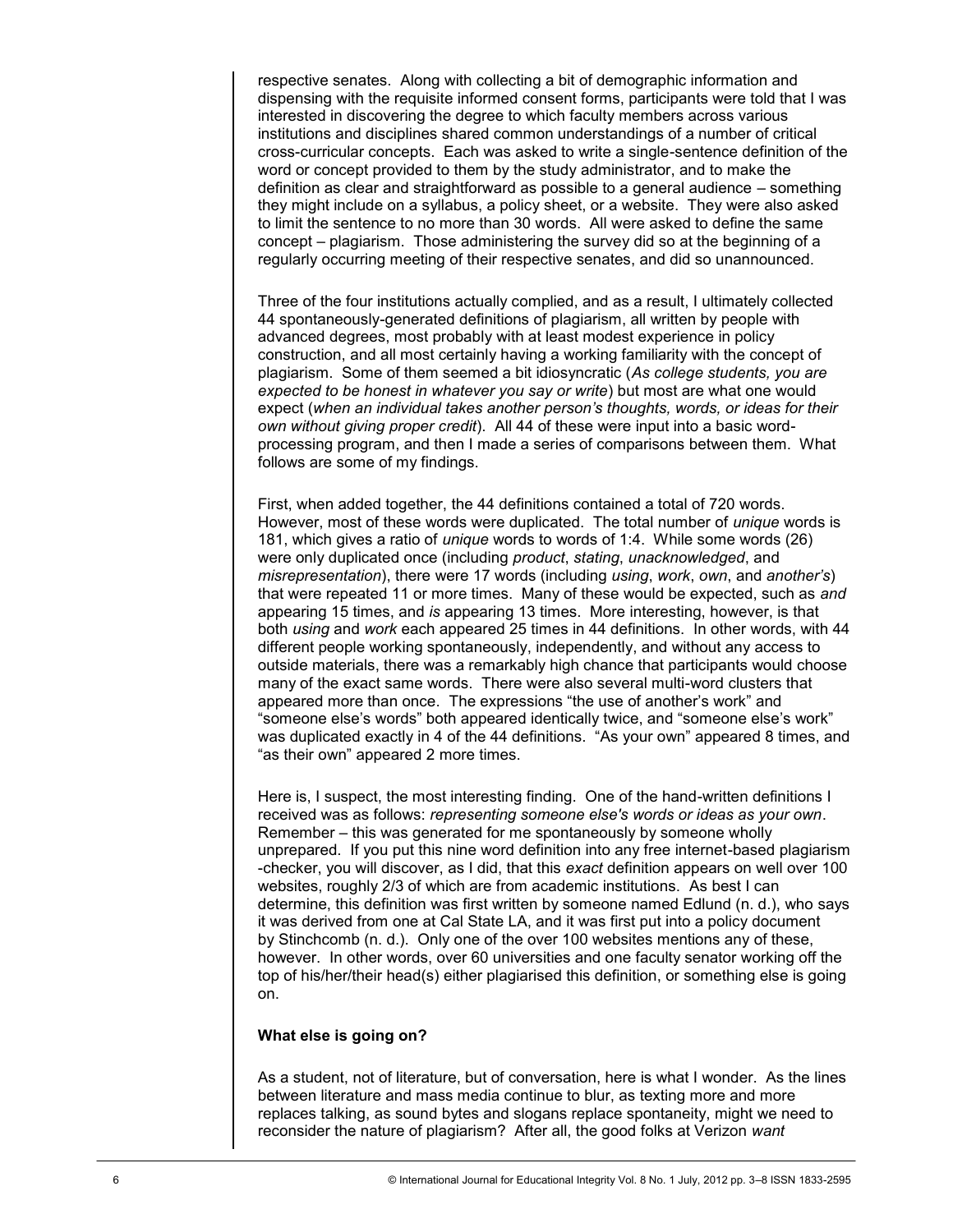everyone to ask "can you hear me now?" and the California Milk Advisory Board hopes we still all know that milk "does a body good." Certainly, if I take someone else"s paper and put my name on it, or block-edit entire paragraphs from someone else"s work into my own without citing it, I have plagiarised. On the other hand, to suggest that one single-sentence definition has been plagiarised because of its proximal similarity to another seems a bit of a stretch. The fact that search engines now make it possible to search over 8 billion websites with a single mouse click certainly makes it more likely that some string of a dozen words might be found to exist in more than one place. Once upon a time, a small cohort of trained professionals wrote virtually all published material. It was prepared carefully, edited thoroughly, and it was considered intellectual property or work product – material for which people were paid. Under such circumstances, plagiarism should have been rare, and was rightly viewed as a form of theft. Are these still the circumstances of today?

Consider that there are well over a billion people using computers (Computer Industry Almanac Inc., n. d.). Also consider the explosive growth of social media. As of this writing, the US population is approximately 312 million, the population of India is approximately 1.2 billion, and the number of users of Facebook is approximately 800 million (Facebook Statistics, n. d.). So, while about 4.5% of the population of the world is American, nearly 11.5% of the population is on Facebook. Every one of those 11.5% are now potential producers of content, yet almost none of them are trained or paid professionals, and almost none of them undergo any form of editing or oversight. Is it so difficult to consider that ubiquity might become a factor?

Given that there is 1) a relatively fixed number of words in actual active use, 2) an enormous number of people using those words, and 3) a media and now increasingly even an education system that intentionally use the repetition of short phrases to guide our learning and our behaviour, I think it may be time to reconsider plagiarism. After all, St. Thomas Aquinas told us that *repeticio est mater studiorum* (repetition is the mother of learning), so it seems hypocritical to criminalise that learning. While it is no doubt a fair criticism that using ubiquitous speech is uncreative, and perhaps even uninteresting, neither of those criticisms rises to the level of intellectual theft. We have created a media environment in which we increasingly saturate ourselves with maddeningly repetitious sound bytes, catchphrases, and advertising jingles, an education environment that encourages rote memorisation, and a social environment that limits our exchanges to 140 characters typed with our thumbs. Since we are all products of those environments, it seems timely to reconsider how restrictively we define plagiarism.

# **About the author**

Dr. E. Duff Wrobbel is Associate Professor of Communication at Southern Illinois University Edwardsville, where he has been on the faculty since 1993. His research interests include both conversation analysis and assessment. He is very involved in university governance issues, with particular interest in the relationship between governance structures and the quality of shared governance. His interest in plagiarism began when his campus became embroiled in a plagiarism scandal while he was President of his faculty Senate.

## **References**

Computer Industry Almanac Inc. (n. d.) Retrieved from [http://www.c](http://www.c-i-a.com/)-i-a.com/ Edlund, J. R. (n. d.). What is "plagiarism" and why do people do it? Retrieved from [http://www.calstatela.edu/centers/write\\_cn/plagiarism.htm](http://www.calstatela.edu/centers/write_cn/plagiarism.htm)